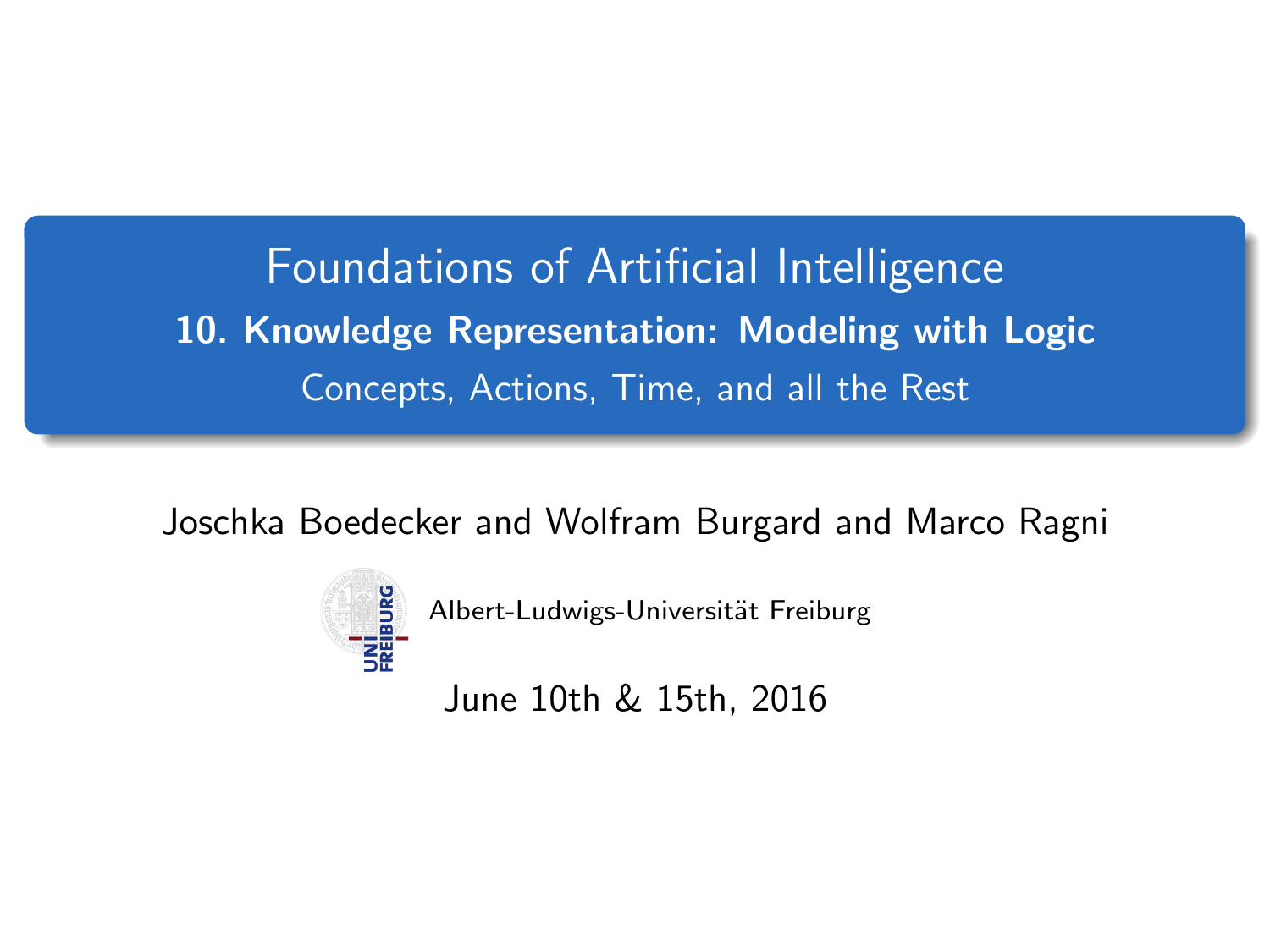[Knowledge Representation and Reasoning](#page-2-0)

- [Concepts & Description Logics](#page-3-0)
- [Logical Agents for the WUMPUS World](#page-8-0)
	- **[Situation Calculus](#page-11-0)**
- [The Frame Problem](#page-14-0)
- [Time Intervals and Their Description](#page-18-0)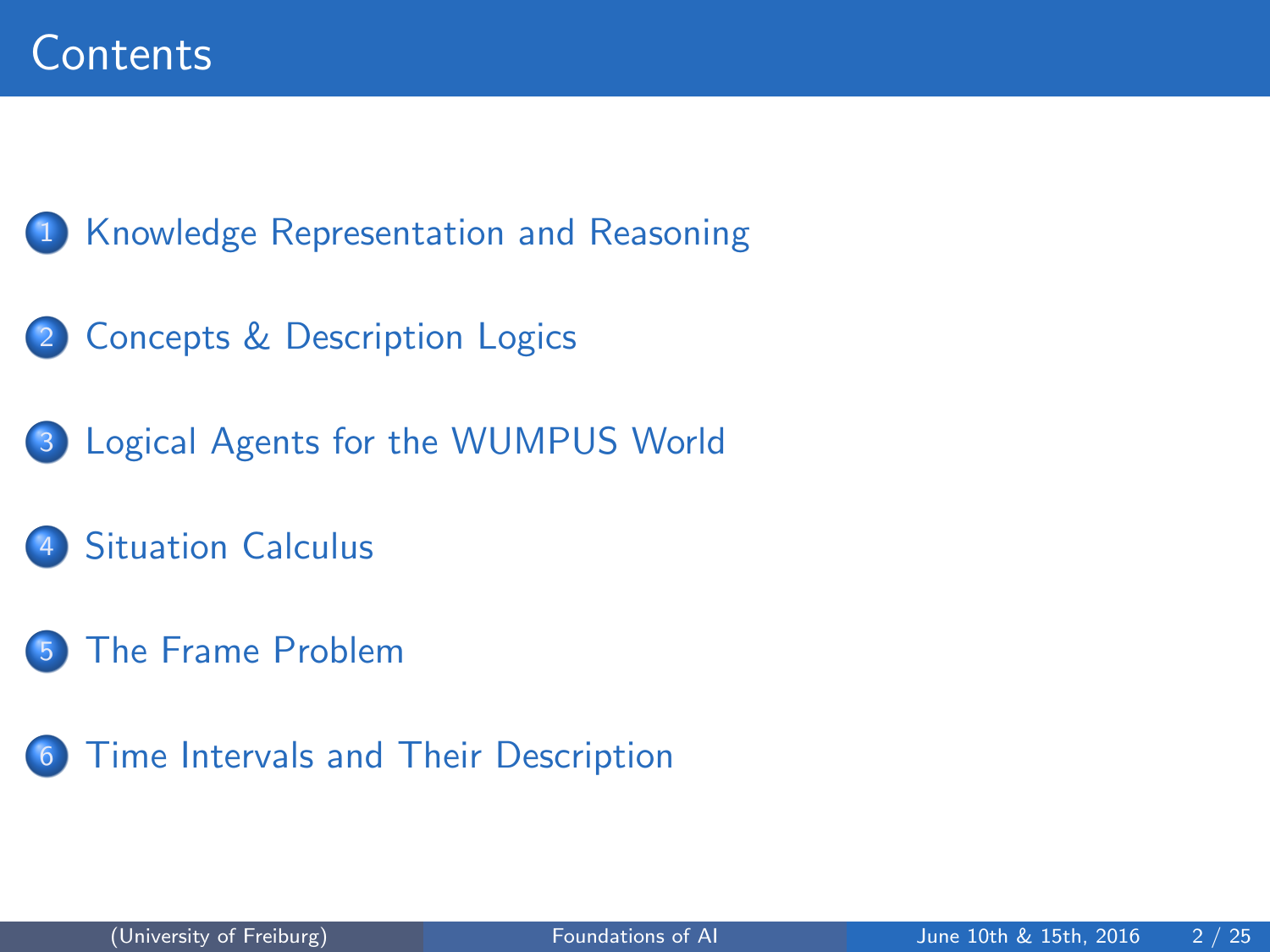- <span id="page-2-0"></span>Often, our agents need knowledge before they can start to act intelligently
- They then also need some reasoning component to exploit the knowledge they have
- **•** Examples:
	- Knowledge about the important concepts in a domain
	- Knowledge about actions one can perform in a domain
	- Knowledge about temporal relationships between events
	- Knowledge about the world and how properties are related to actions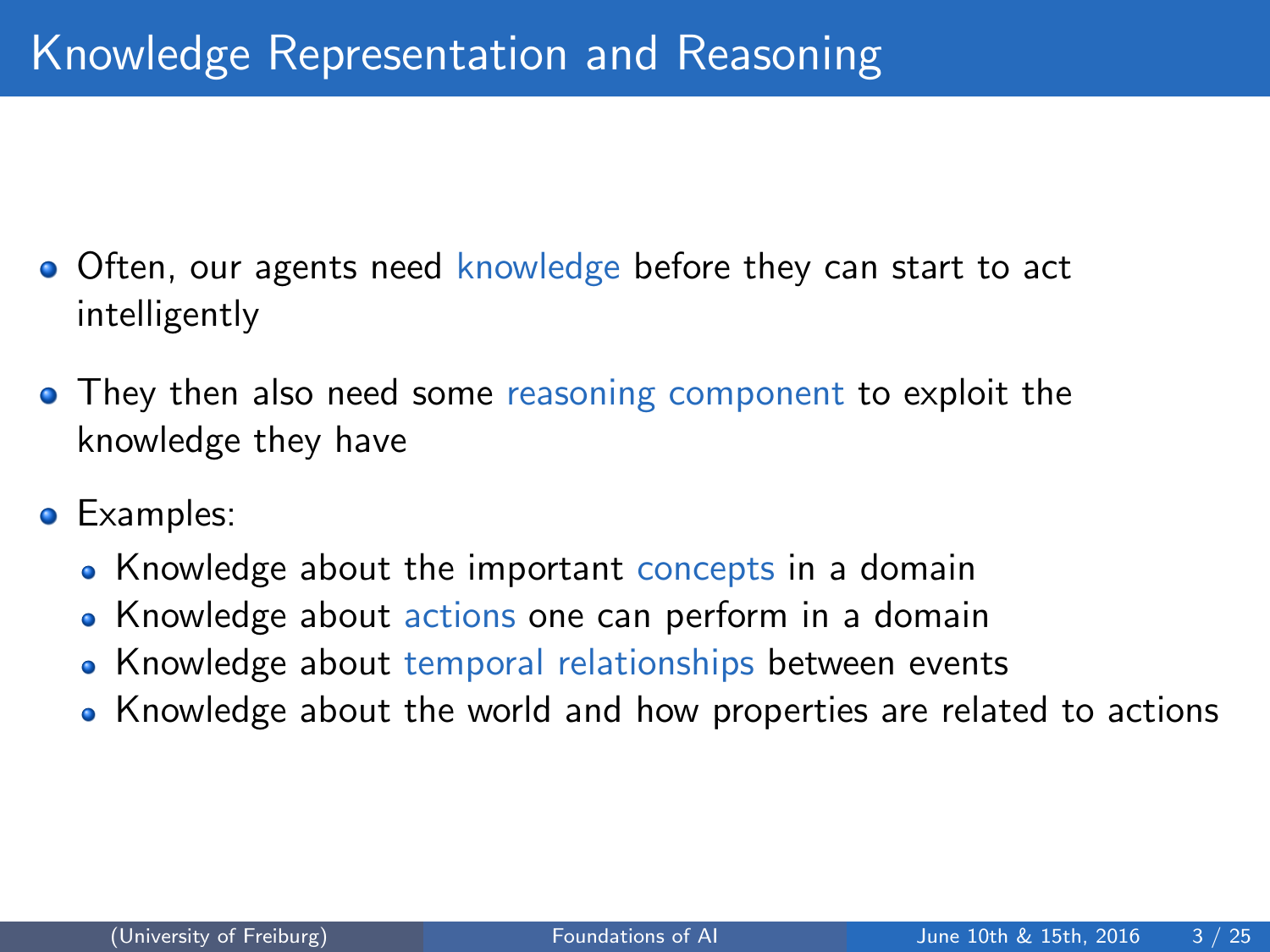- <span id="page-3-0"></span>• We need to describe the objects in our world using categories
- Necessary to establish a common category system for different applications (in particular on the web)
- There are a number of quite general categories everybody and every application uses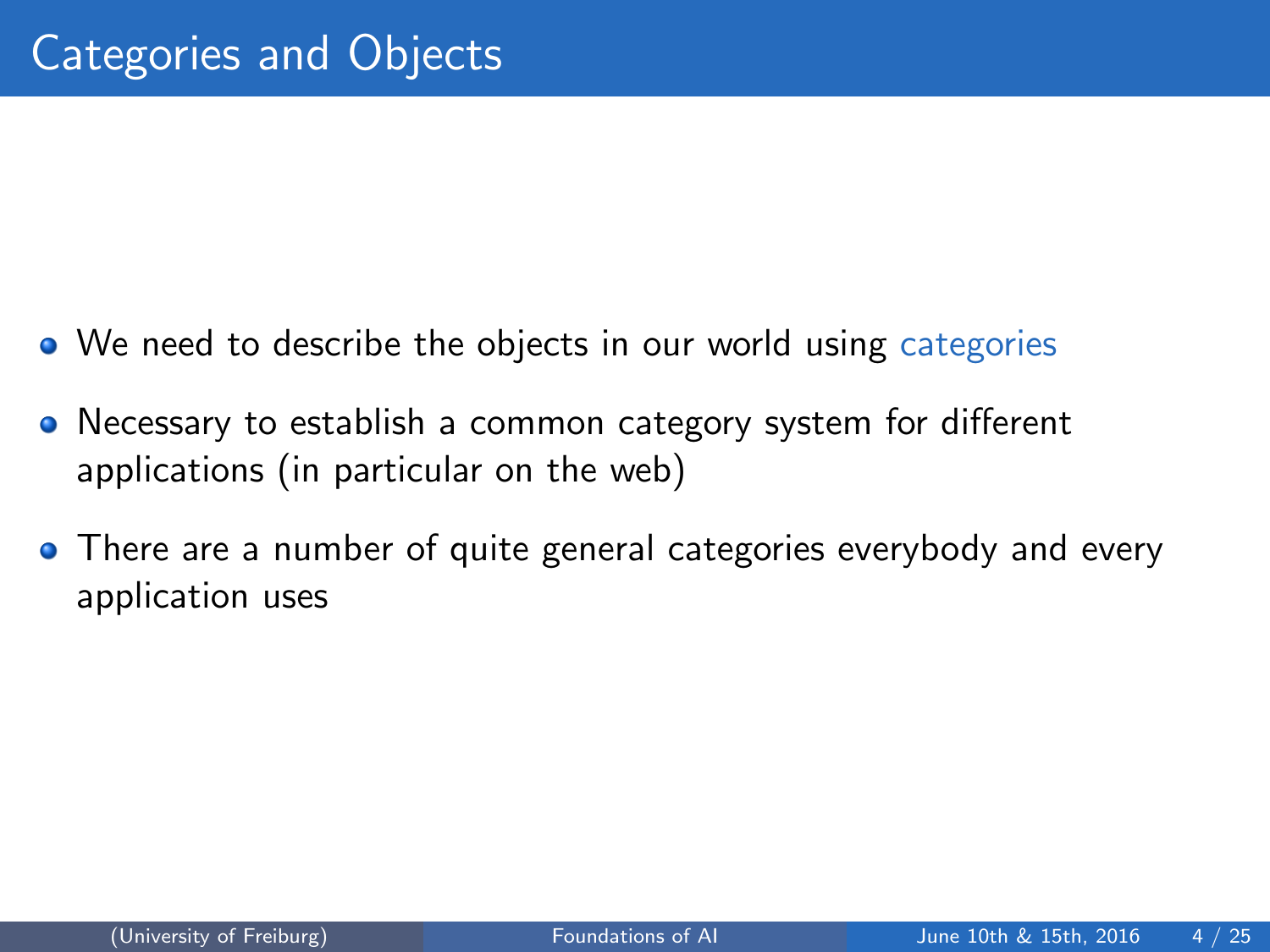## The Upper Ontology: A General Category Hierarchy

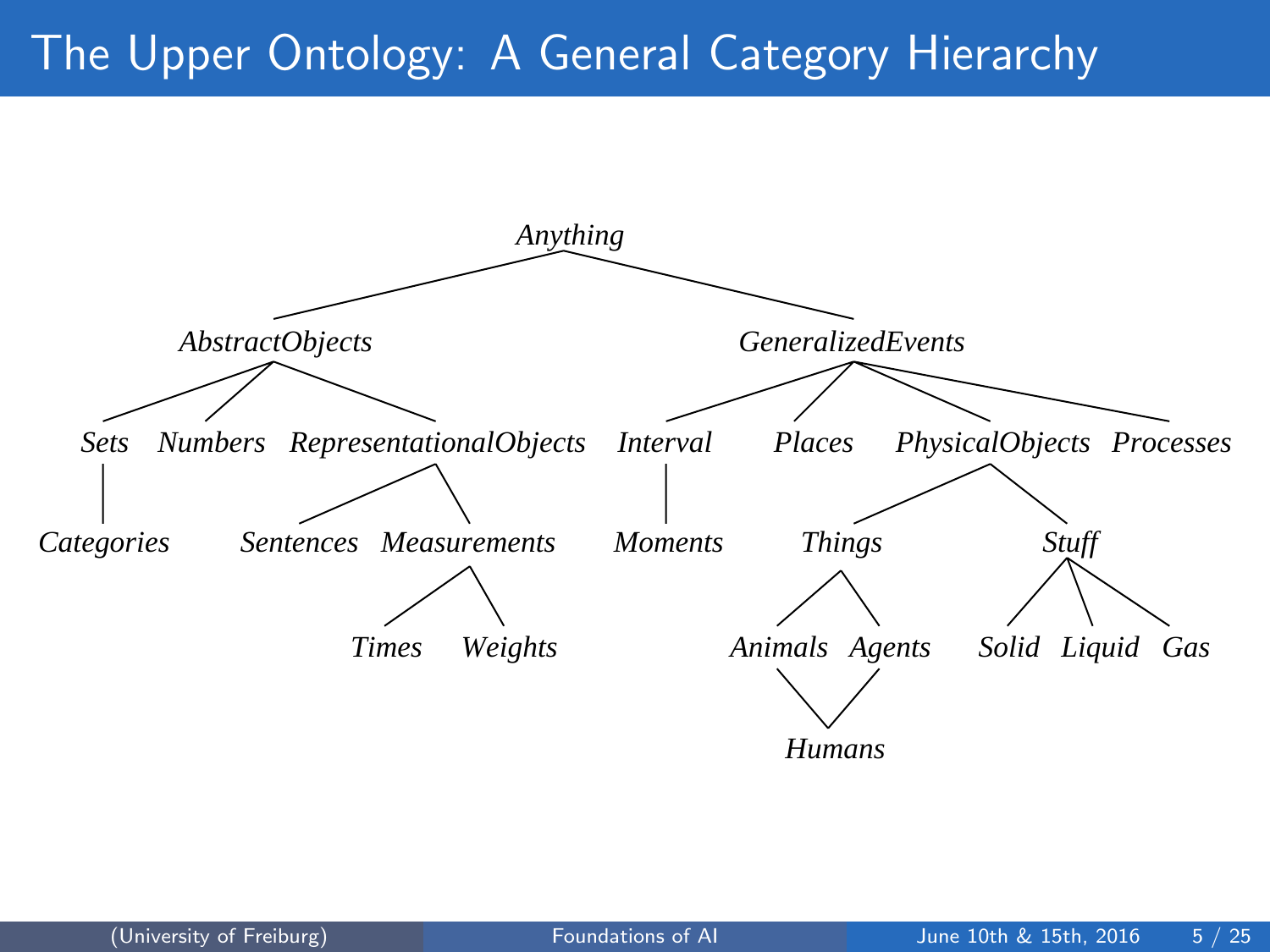- How to describe more specialized things?
- Use definitions and/or necessary conditions referring to other already defined concepts:

A parent is a human with at least one child.

• More complex description:

A proud-grandmother is a human, which is female with at least two children that are in turn parents whose children are all doctors.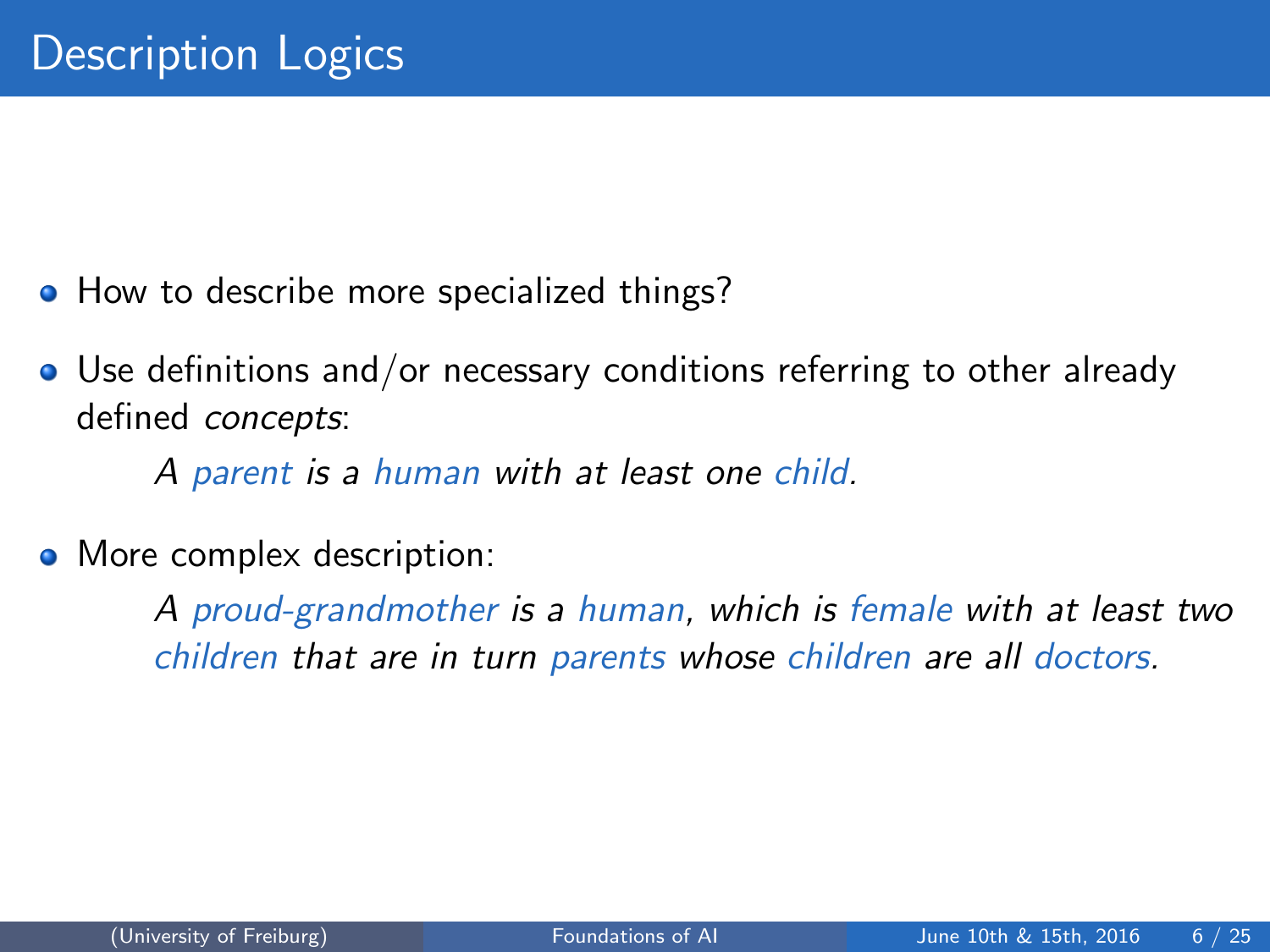Typical questions of interest:

- Subsumption: Determine whether one description is more general than (subsumes) the other
- Classification: Create a subsumption hierarchy
- Satisfiability: Is a description satisfiable?
- Instance relationship: Is a given object instance of a concept description?
- Instance retrieval: Retrieve all objects for a given concept description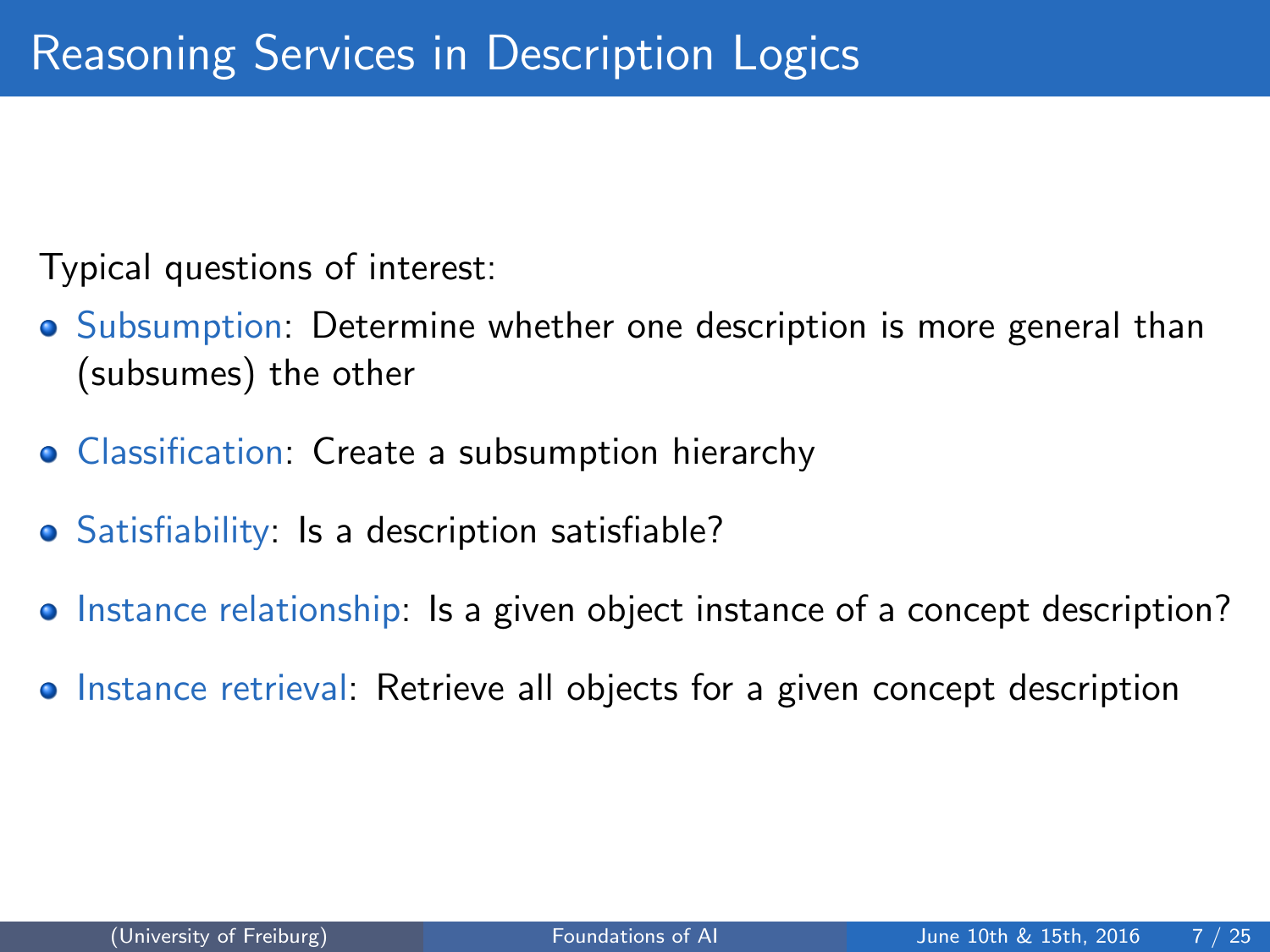- Semantics of description logics (DLs) can be given using ordinary PL1
- Alternatively, DLs can be considered as modal logics
- Reasoning for most DLs is much more efficient than for PL1  $\bullet$
- $\bullet$  Nowadays, W3C standards such as OWL (formerly  $DAML+OL$ ) are based on description logics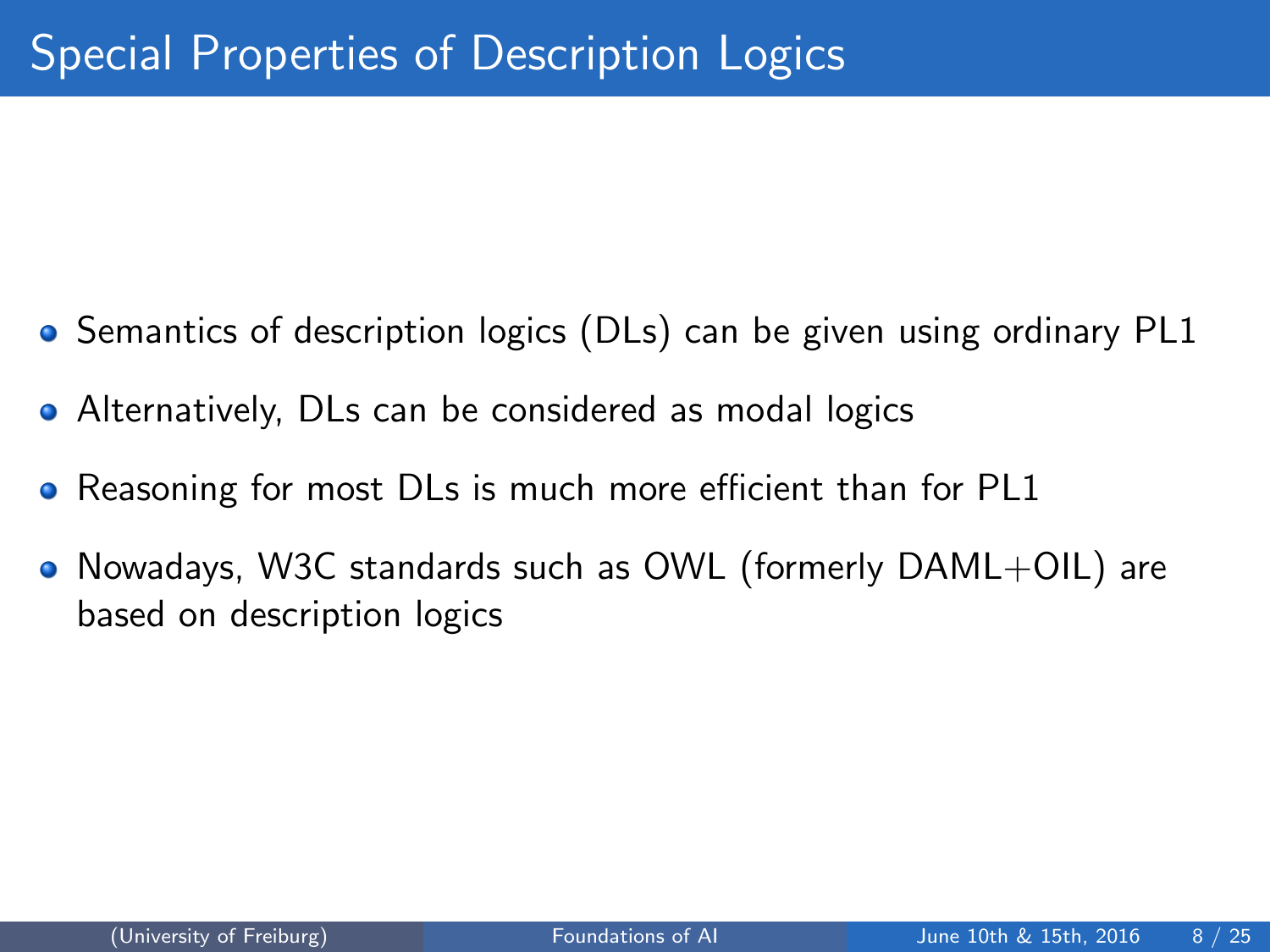```
function KB-AGENT(percept) returns an action
persistent: KB, a knowledge base
           t, a counter, initially 0, indicating time
TELL(KB, \text{MAKE-PERCEPT-SENTENCE}(\text{percept}, t))action \leftarrow ASK(KB, MAKE-ACTION-Query(t))TELL(KB, MAKE-ACTION-SENTENCE(action,t))
t \leftarrow t + 1return action
```
Query (MAKE-ACTION-QUERY): ∃ $xAction(x, t)$ 

A variable assignment for  $x$  in the WUMPUS world example should give the following answers:  $turn(right)$ ,  $turn(left)$ , forward, shoot, grab, release, climb.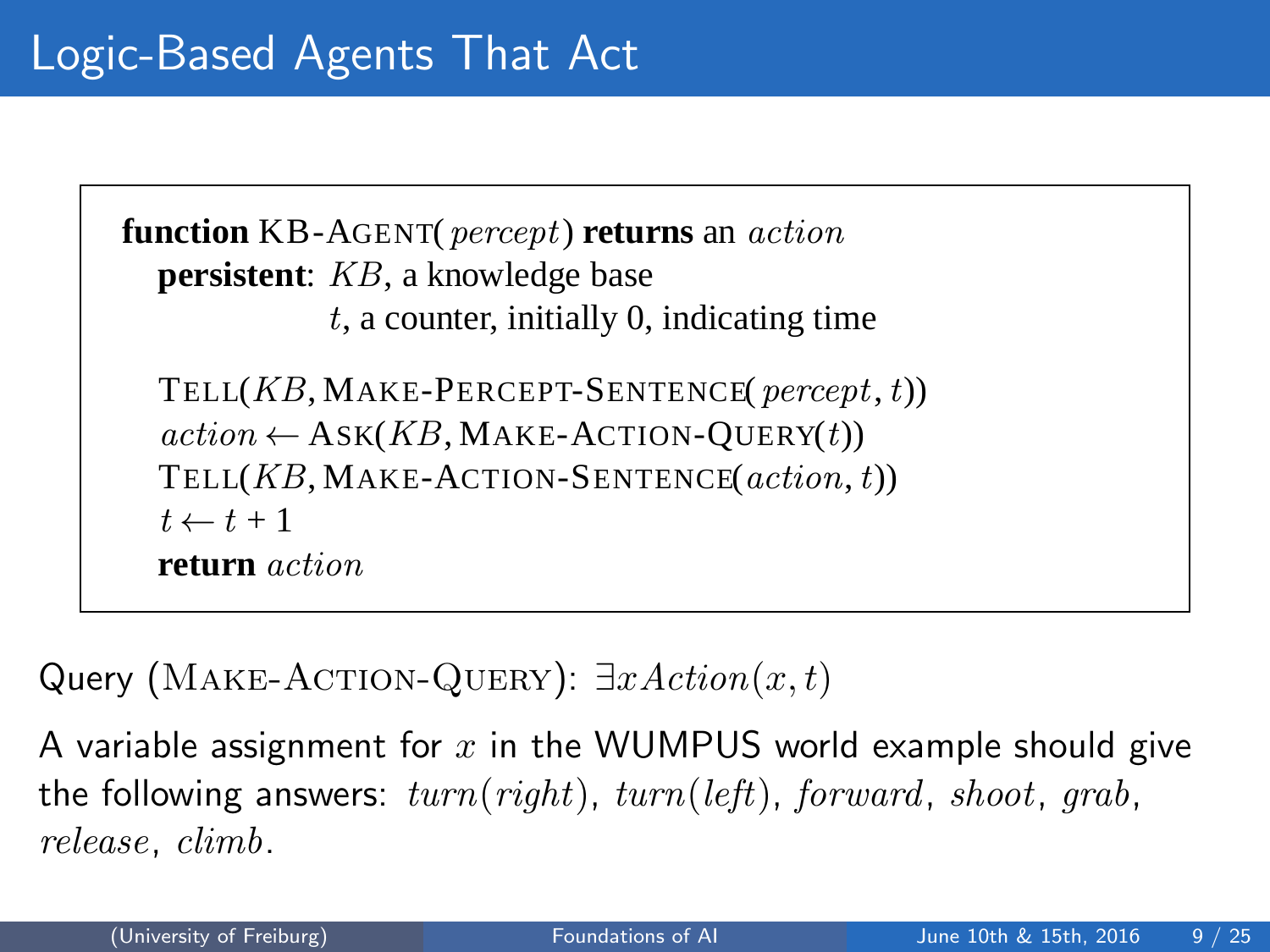... only react to percepts.

Example of a percept statement (at time 5):

Percept(stench, breeze, glitter, none, none, 5) 1.  $\forall b, q, u, c, t$ [Percept(stench, b, q, u, c, t)  $\Rightarrow$  Stench(t)]  $\forall s, q, u, c, t$ [Percept(s, breeze, g, u, c, t)  $\Rightarrow$  Breeze(t)]  $\forall s, b, q, u, c, t$ [Percept(s, b, glitter, u, c, t)  $\Rightarrow$  AtGold(t)] · · ·

2. Step: Choice of action

$$
\forall t[AtGold(t) \Rightarrow Action(grab, t)]
$$

Note: Our reflex agent does not know when it should climb out of the cave and cannot avoid an infinite loop.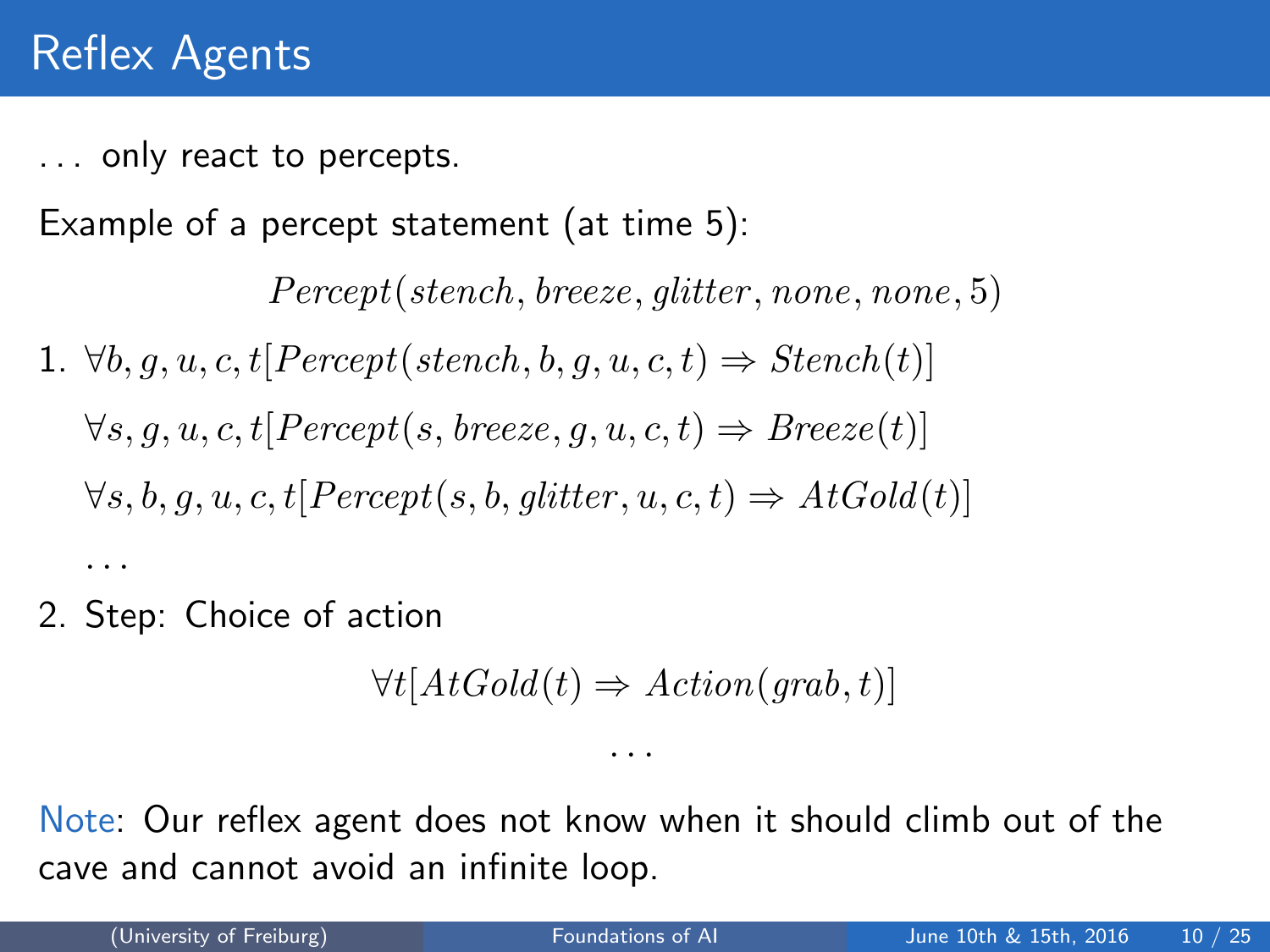- . . . have an internal model
- o of all basic aspects of their environment,
- o of the executability and effects of their actions,
- **o** of further basic laws of the world, and
- o of their own goals.

Important aspect: How does the world change?

 $\rightarrow$  Situation calculus: (McCarthy, 63).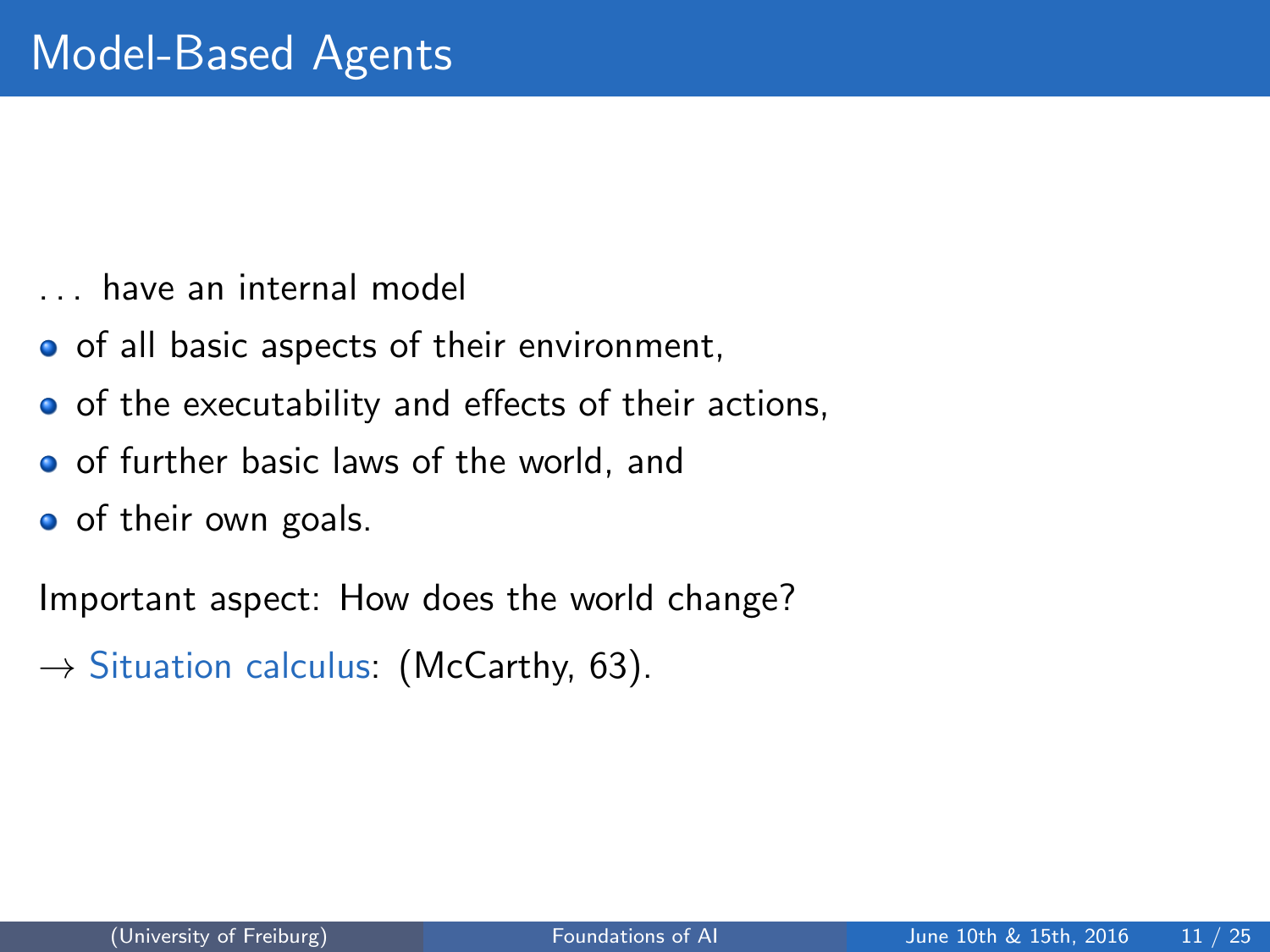- <span id="page-11-0"></span>• A way to describe dynamic worlds with PL1.
- States are represented by terms.
- $\bullet$  The world is in state s and can only be altered through the execution of an action:  $do(a, s)$  is the resulting situation, if a is executed.
- Actions have preconditions and are described by their effects.
- Relations whose truth value changes over time are called fluents. Represented through a predicate with two arguments: the fluent and a state term. For example,  $At(x, s)$  means, that in situation s, the agent is at position x.  $Holding(y, s)$  means that in situation s, the agent holds object  $y$ .
- Atemporal or eternal predicates, e.g.,  $\textit{Portable}(gold)$ .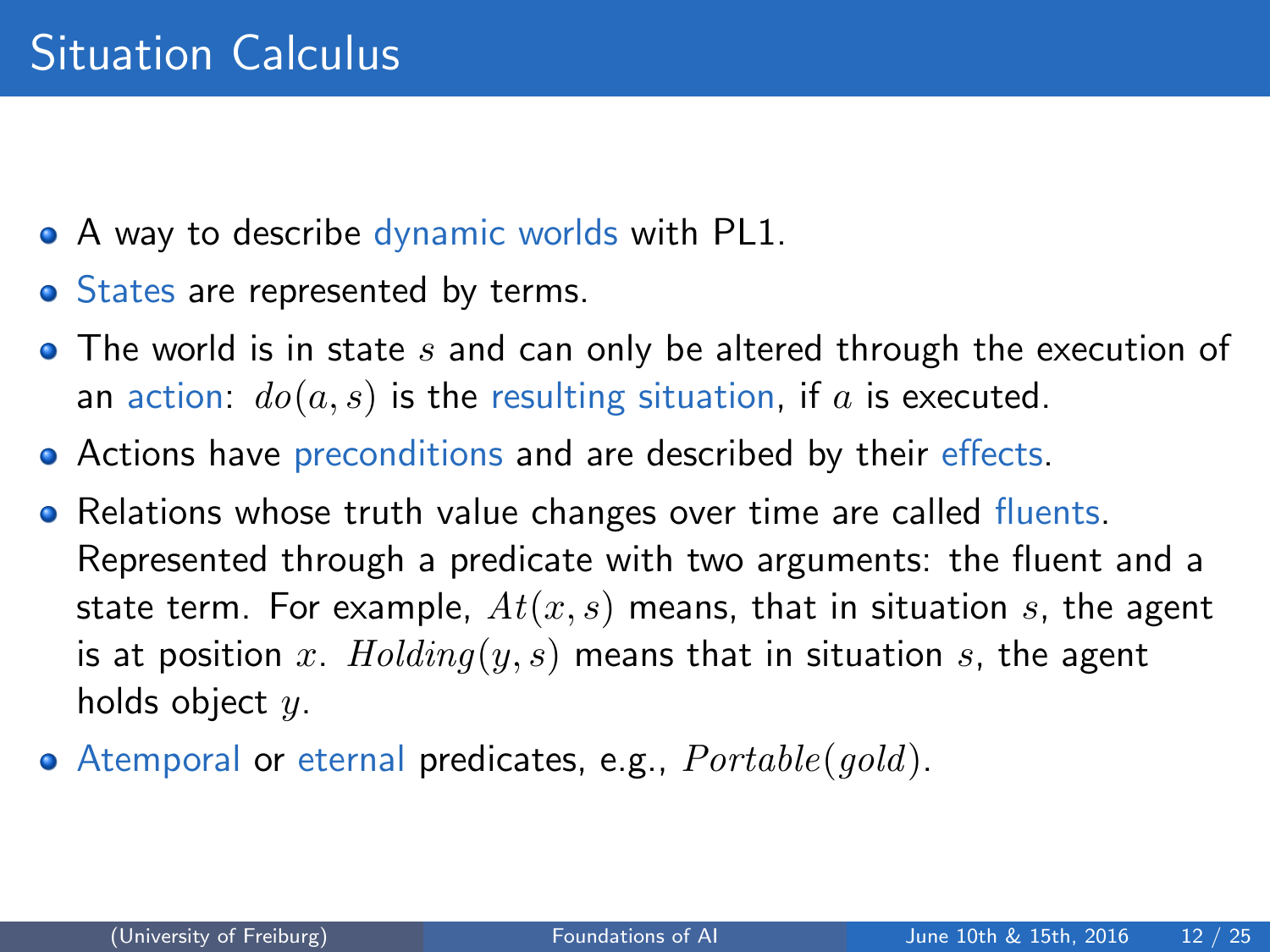## Let  $s_0$  be the initial situation and

- $s_1 = do(forward, s_0)$  $s_2 = do(turn(right), s_1)$
- $s_3 = do(forward, s_2)$

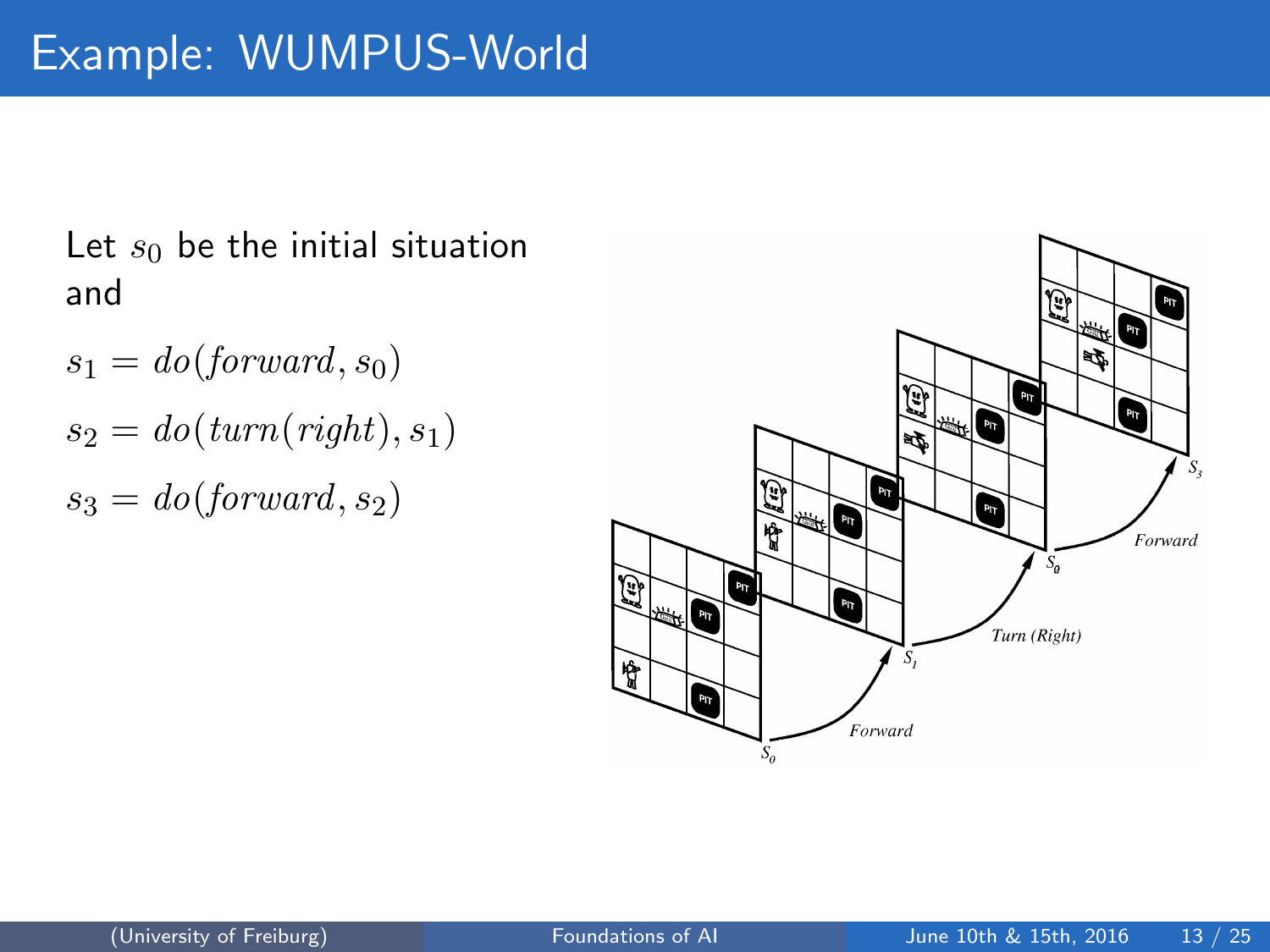Preconditions: In order to pick something up, it must be both present and portable:

 $\forall x, s \, [Poss(qrab(x), s) \Leftrightarrow Present(x, s) \wedge Portable(x)]$ 

In the WUMPUS-World:

 $Protable(qold), \forall s[AtGold(s) \Rightarrow Present(qold, s)]$ 

Positive effect axiom:

 $\forall x, s [Poss(qrab(x), s) \Rightarrow Holding(x, do(qrab(x), s))]$ 

Negative effect axiom:

$$
\forall x, s \neg \text{Holding}(x, do(release(x), s))
$$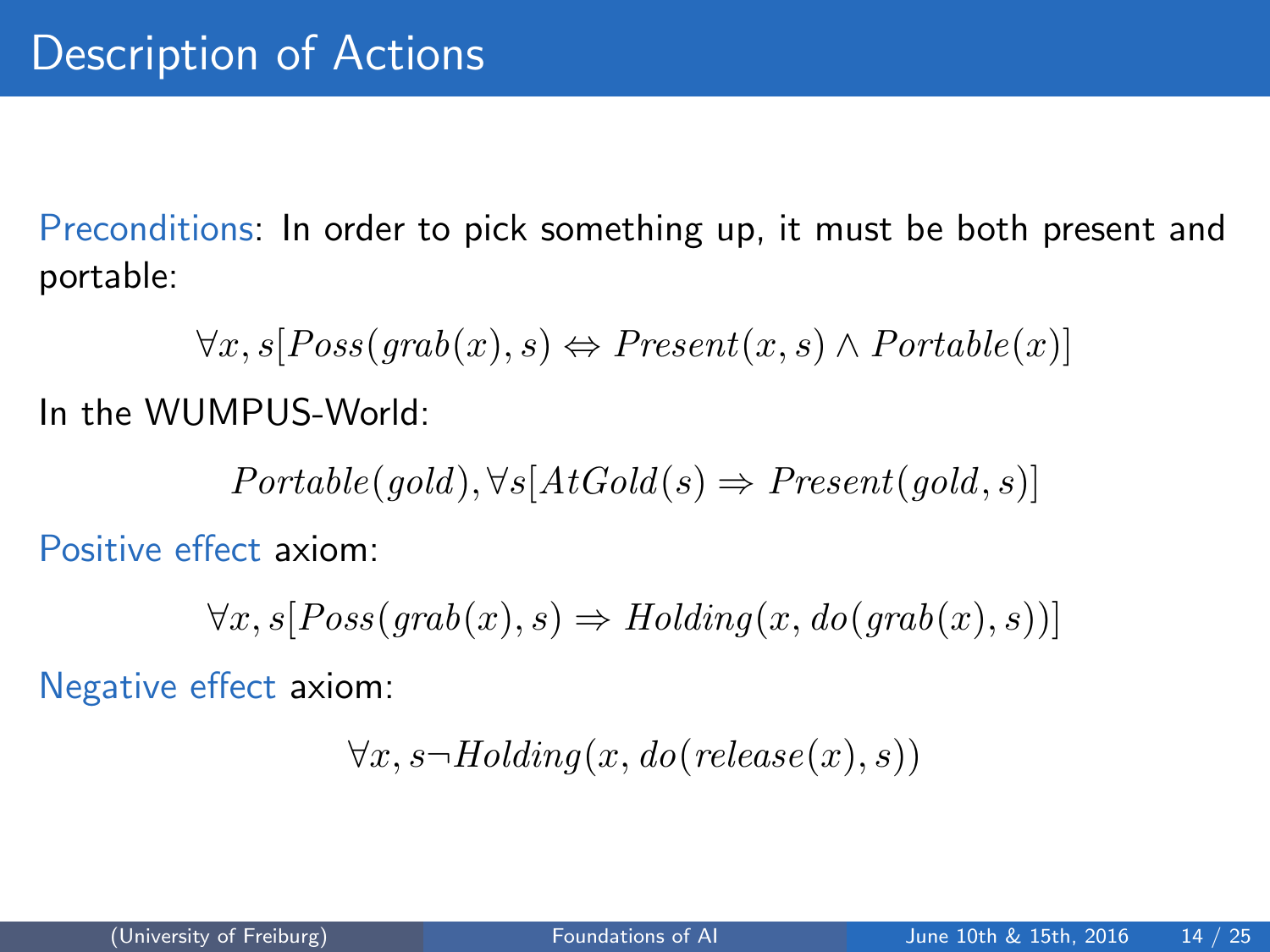<span id="page-14-0"></span>We had:  $Holding(qold, s_0)$ .

Following situation:  $\neg Holding(gold, do(release(gold), s_0))$ ?

We had:  $\neg$ *Holding*(*gold*,  $s_0$ ).

Following situation:  $\neg Holland(qold, do(turn(richt), s_0))$ ?

- We must also specify which *fluents* remain unchanged!
- The frame problem: Specification of the properties that *do not* change as a result of an action.
- $\rightarrow$  Frame axioms must also be specified.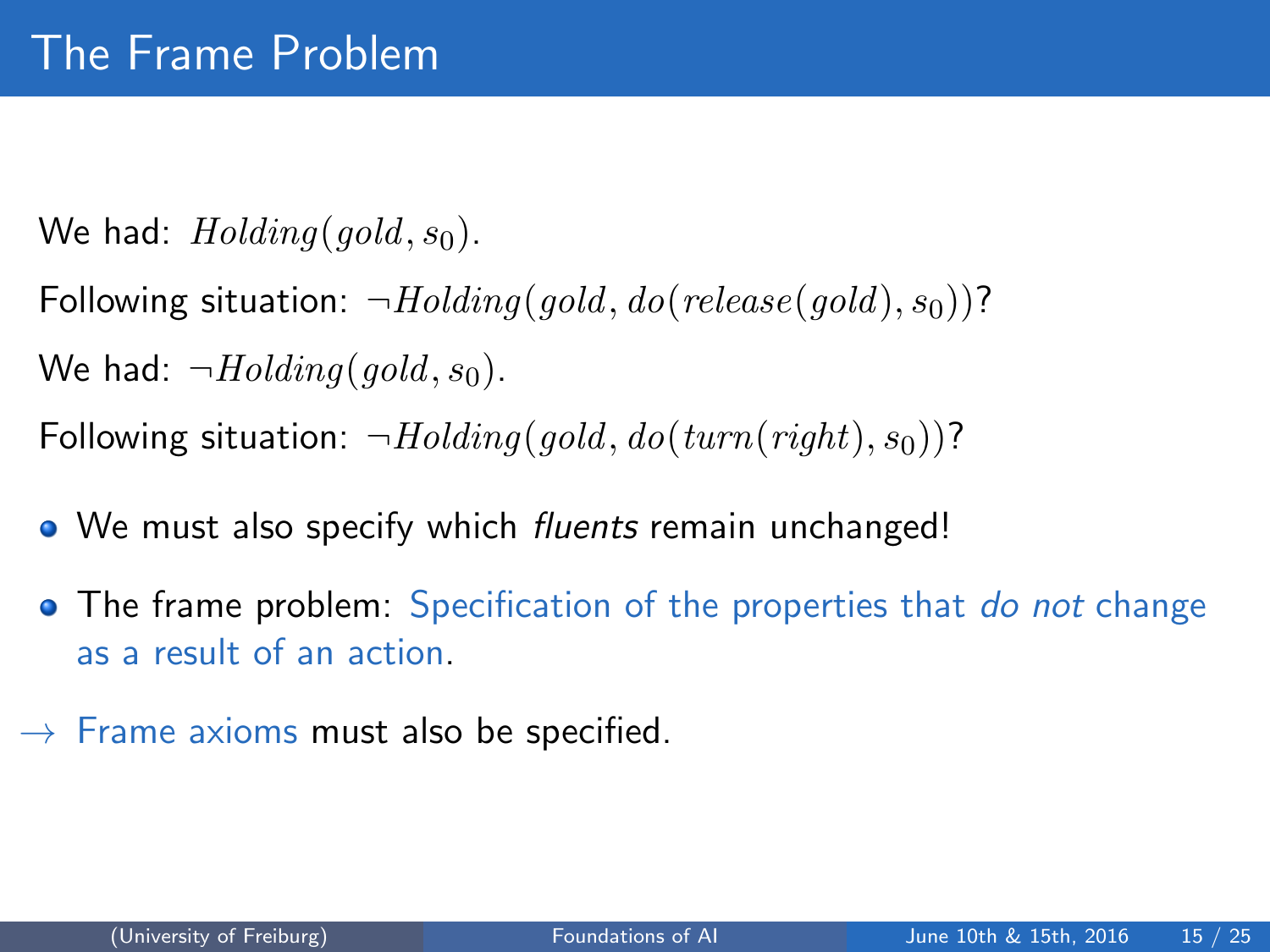$\forall a, x, s \{Holding(x, s) \land (a \neq release(x)) \Rightarrow Holding(x, do(a, s))\}$  $\forall a, x, s \neg \text{Holding}(x, s) \land \{(a \neq \text{prob}(x)) \lor \neg \text{Poss}(\text{prob}(x), s)\}\$  $\Rightarrow \neg \text{Holding}(x, do(a, s))$ 

Can be very expensive in some situations, since  $O(|F| \times |A|)$  axioms must be specified,  $F$  being the set of fluents and  $A$  being the set of actions.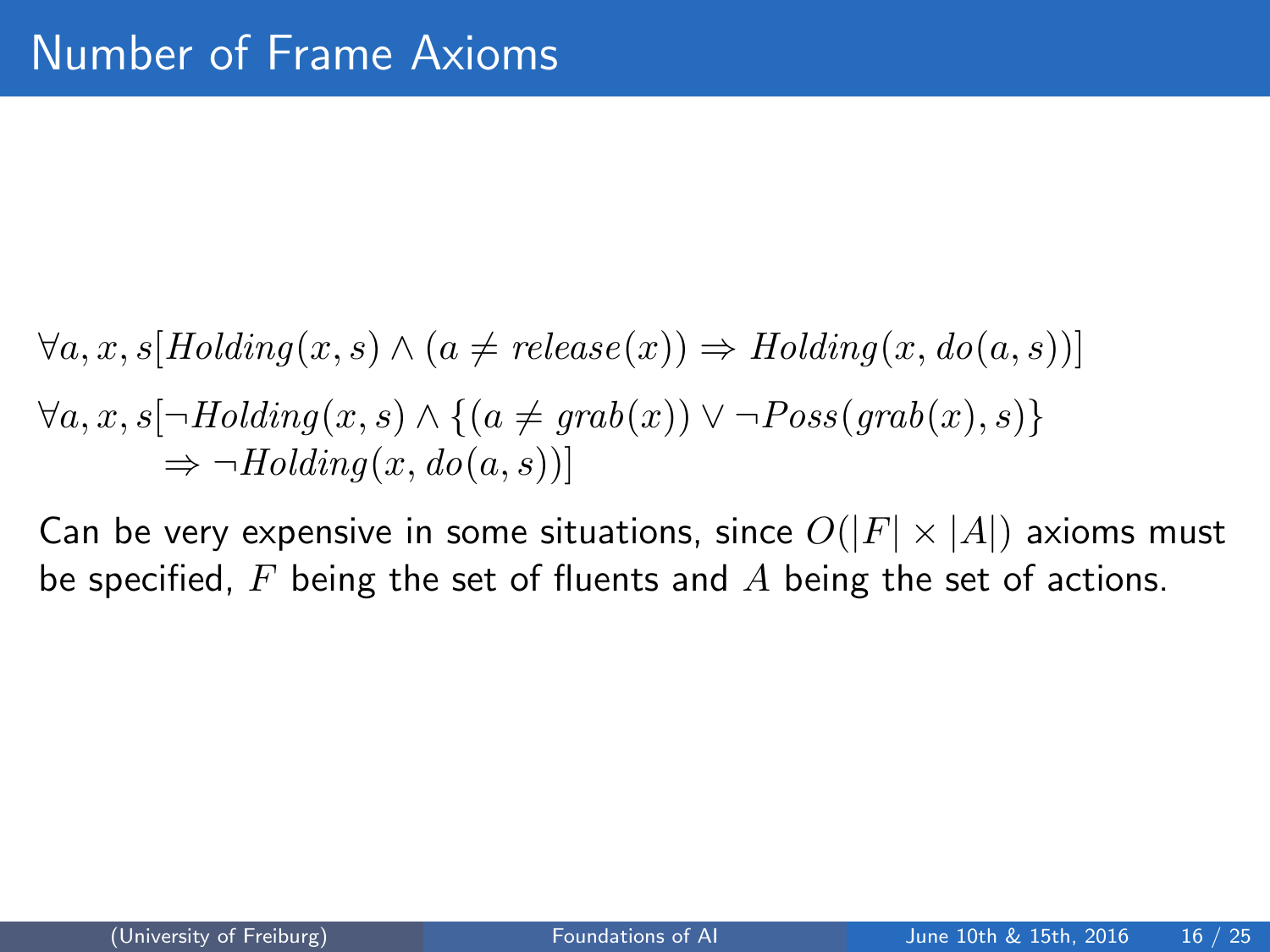A more elegant way to solve the frame problem is to fully describe the successor situation:

true after action

 $\Leftrightarrow$  [ action made it true or, already true and the action did not *falsify* it ] Example for *grab*:

 $\forall a, x, s \, [Holding(x, do(a, s))]$  $\Leftrightarrow$   $\{(a = \text{prob}(x) \land \text{Poss}(a, s)) \lor (\text{Holding}(x, s) \land a \neq \text{release}(x))\}\$ 

Can also be automatically compiled by only giving the effect axioms (and then applying *explanation closure*). Here we suppose that only certain effects can appear.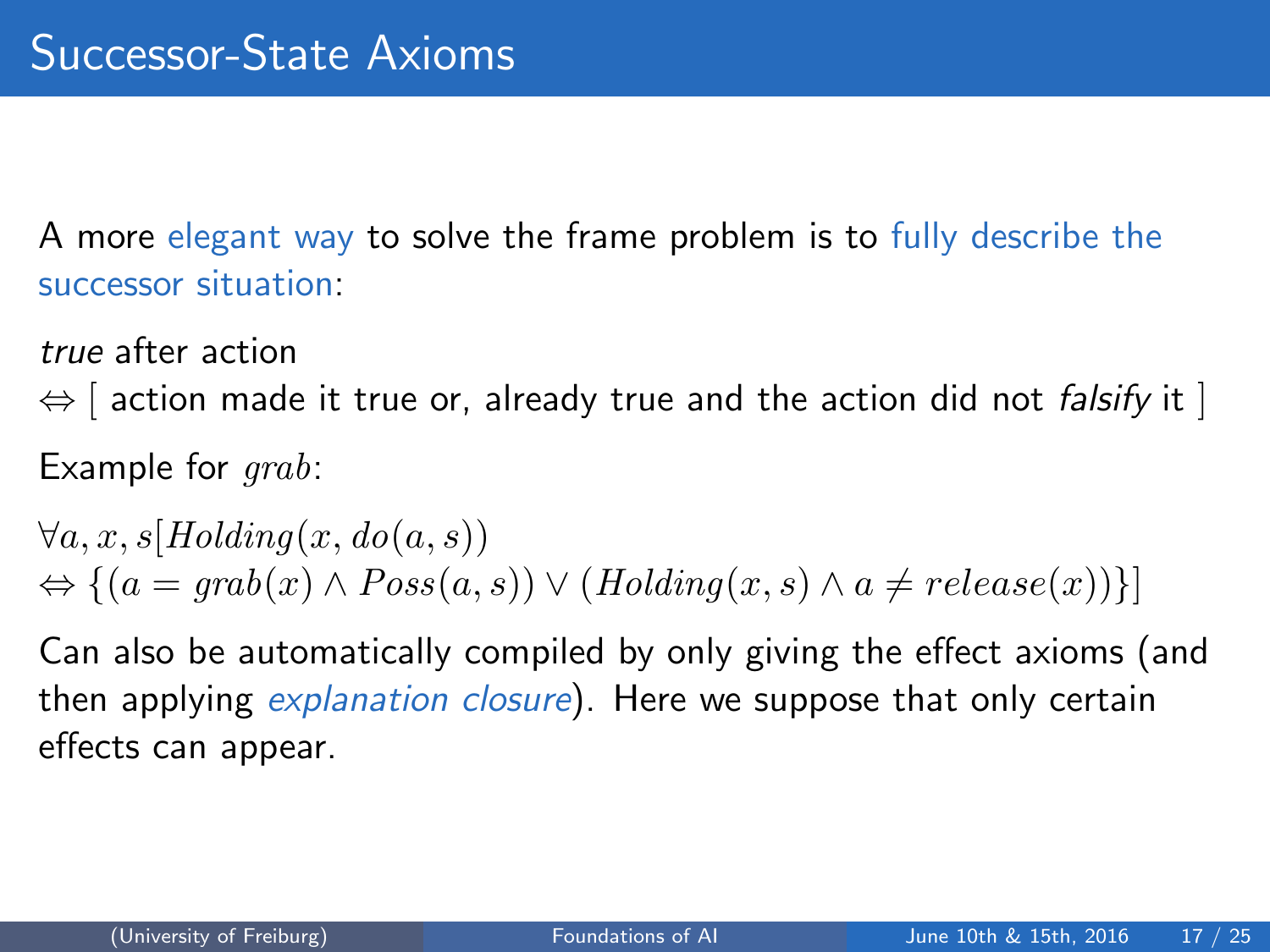- No explicit time. We cannot discuss how long an action will require, if it is executed.
- Only one agent. In principle, however, several agents can be modeled.
- No parallel execution of actions.
- Discrete situations. No continuous actions, such as moving an object from A to B.
- Closed world. Only the agent changes the situation.
- Determinism. Actions are always executed with absolute certainty.
- $\rightarrow$  Nonetheless, sufficient for many situations.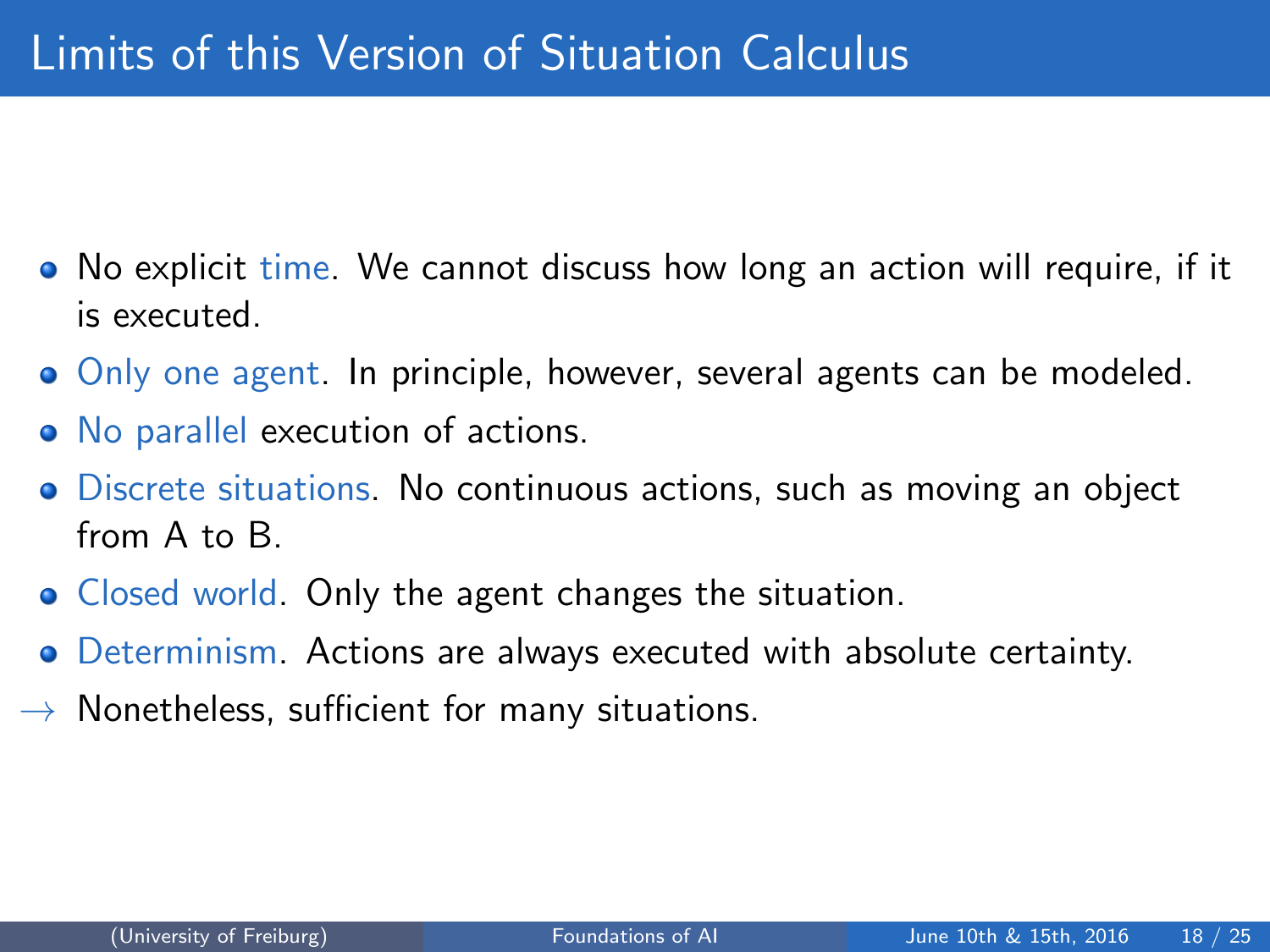<span id="page-18-0"></span>We can describe the temporal occurrence of event/actions:

- absolute by using a date/time system
- relative with respect to other event occurrences
- **•** quantitatively, using time measurements (5 secs)
- **•** qualitatively, using comparisons (before/overlaps)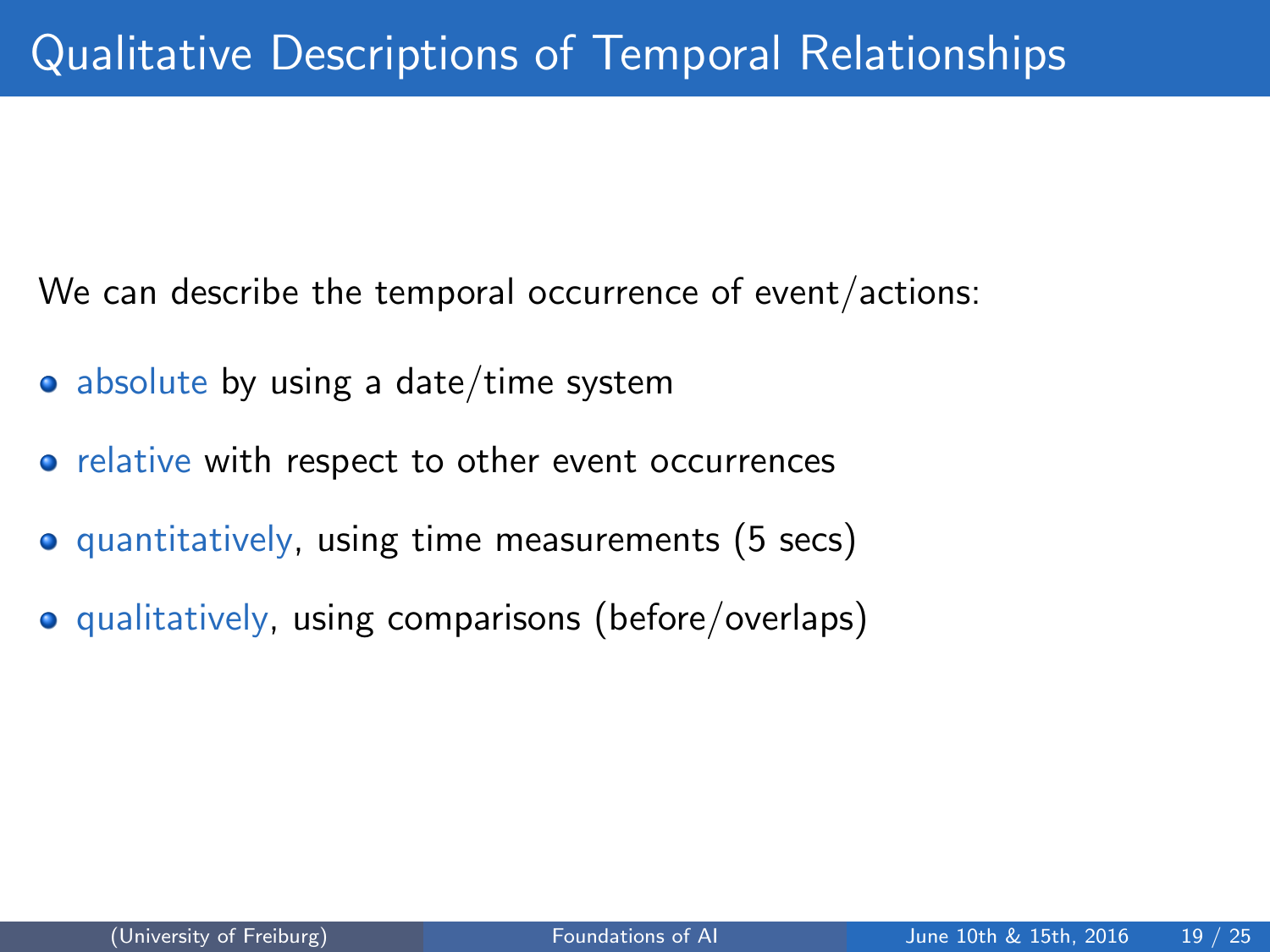- Allen proposed a calculus about relative order of time intervals
- Allows us to describe, e.g.,
	- Interval  $I$  occurs before interval  $J$
	- Interval  $J$  occurs before interval  $K$
- and to conclude
	- Interval  $I$  occurs before interval  $K$
- $\rightarrow$  13 jointly exhaustive and pair-wise disjoint relations between intervals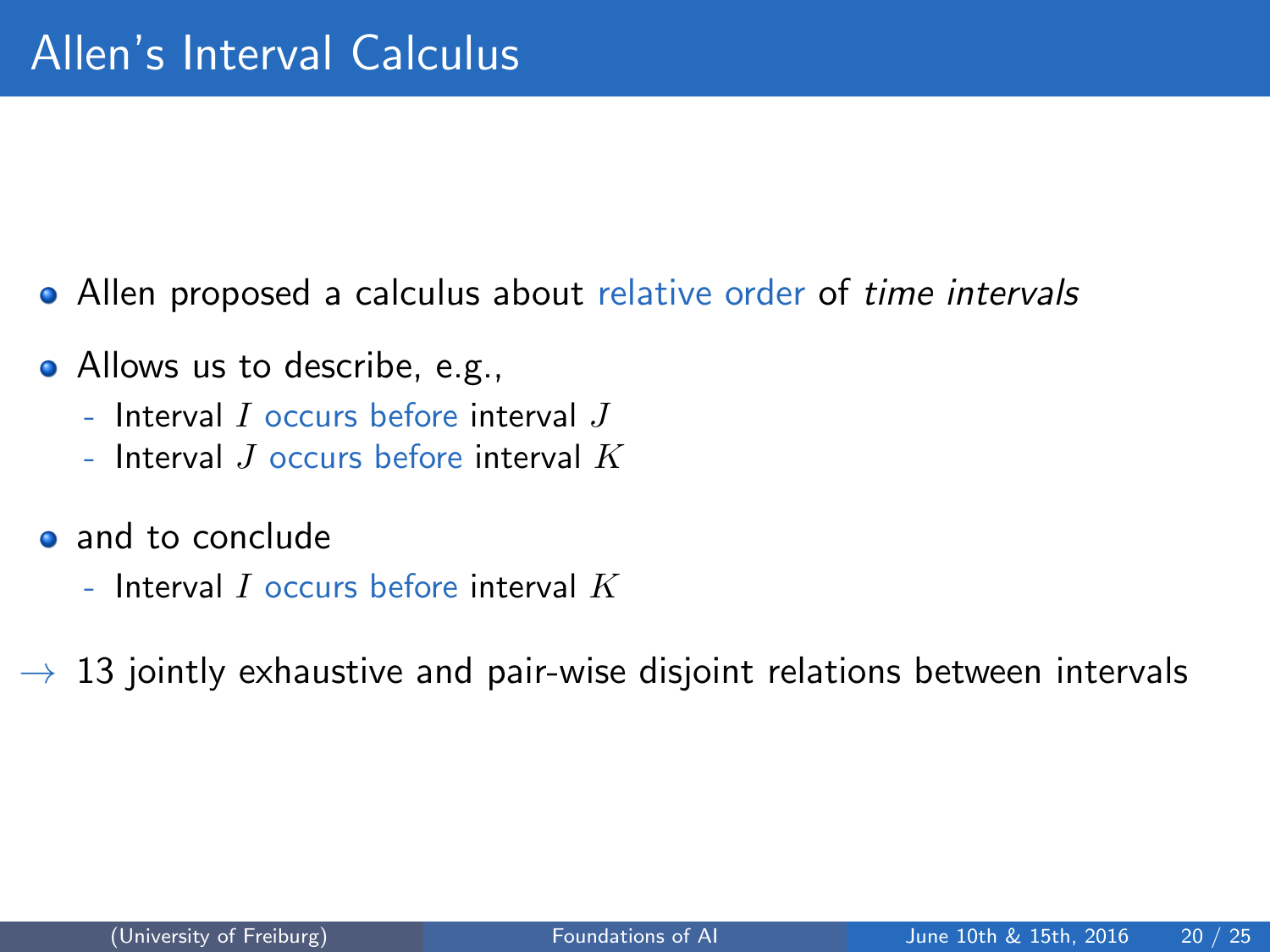## Allen's 13 Interval Relation

|                                 | . J                           |                                         |
|---------------------------------|-------------------------------|-----------------------------------------|
| I < J, J > I<br>before/after    | $I m J, J m^{-1} I$<br>meets  | $I \circ J, J \circ^{-1} I$<br>overlaps |
| $\overline{J}$                  | $\perp$<br>J                  |                                         |
| $I s J, J s^{-1} I$<br>$starts$ | $I d J, J d^{-1} I$<br>during | $I f J, J f^{-1} I$<br>finishes         |
|                                 |                               |                                         |
|                                 | $I = J$                       |                                         |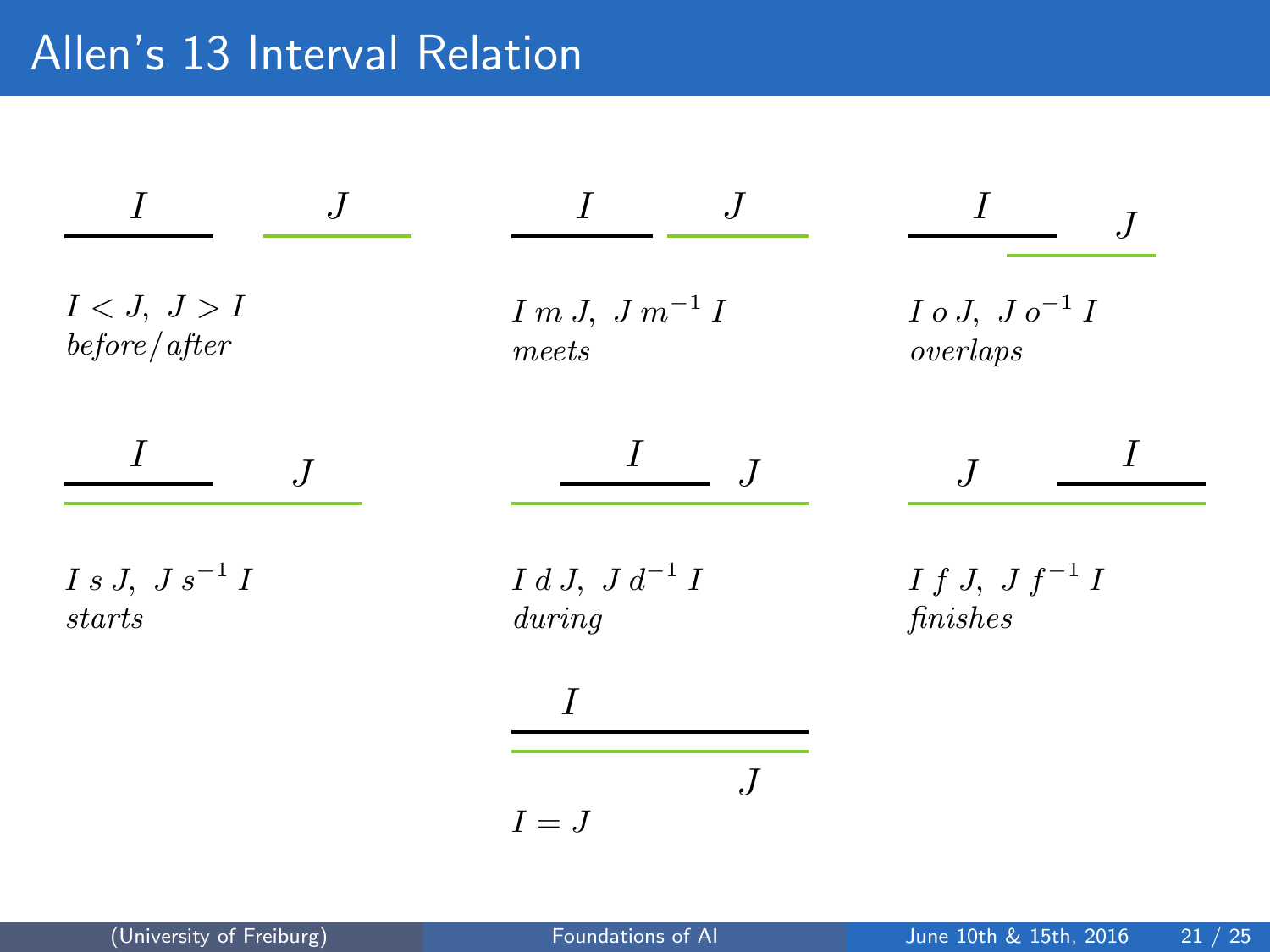Using Allen's relation system one can describe temporal configurations as follows:

 $X < Y$ ,  $Y \circ Z$ ,  $Z > X$ 

One can also use disjunctions (unions) of temporal relations:

 $X(<,m)Y$ ,  $Y(o,s)Z$ ,  $Z > X$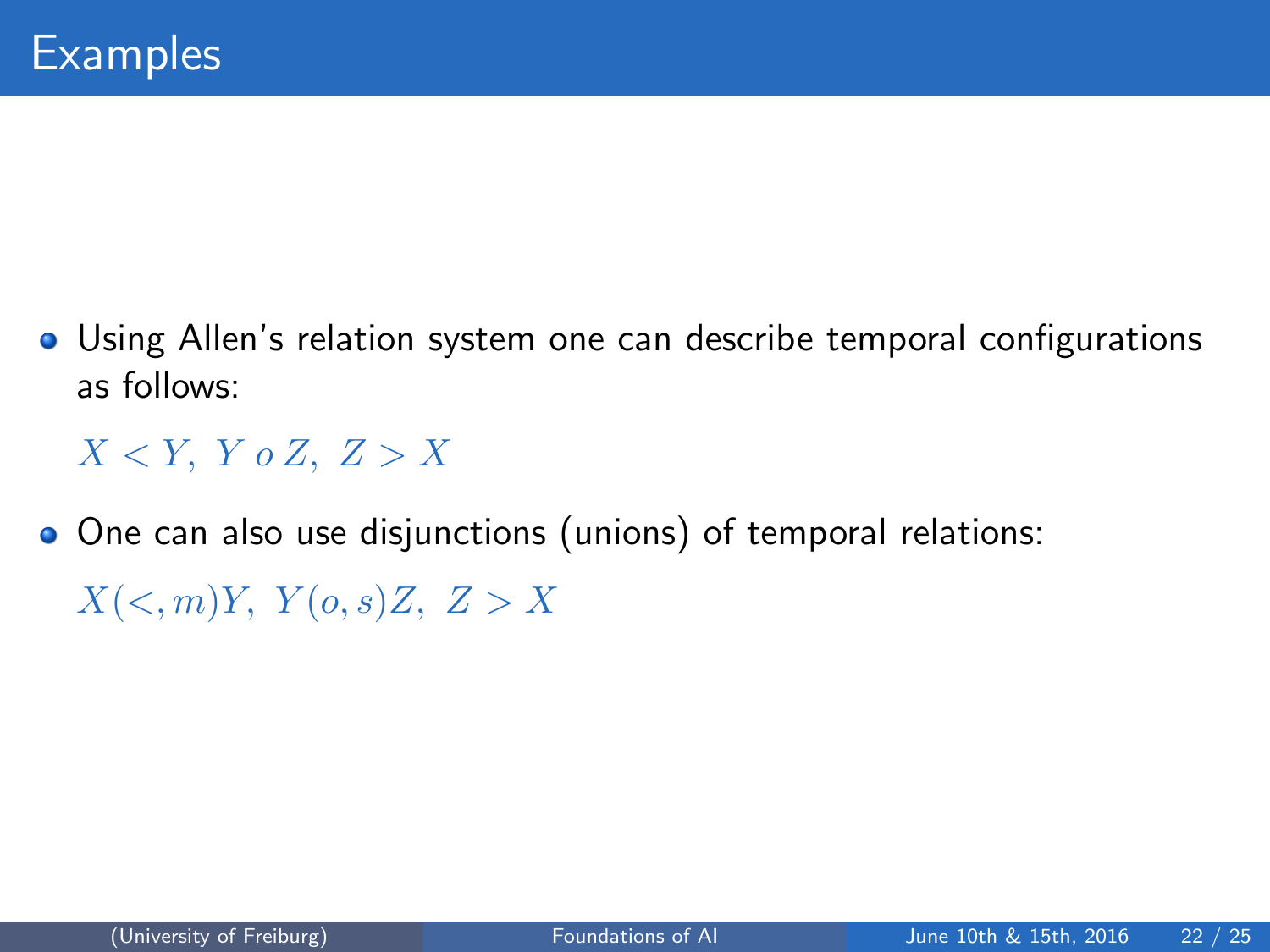How do we reason in Allen's system

- **Checking whether a set of formulae is satisfiable**
- Checking whether a temporal formula follows logically

 $\rightarrow$  Use a constraint propagation technique for CSPs with infinite domains (3-consistency), based on composing relations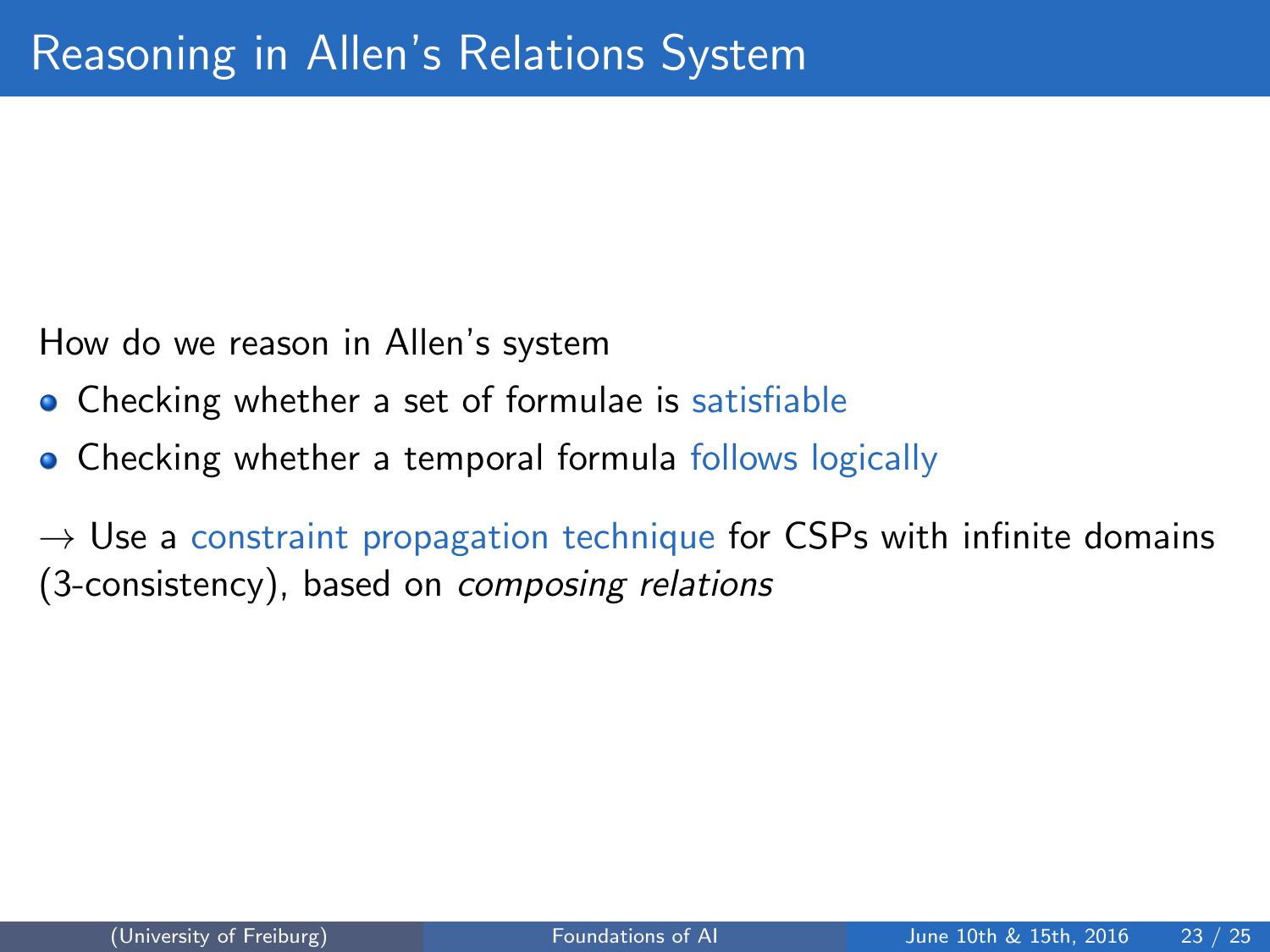## Constraint Propagation



- $X < Y s Z = X Z$  $X < Y \circ Z = X Z$
- $\begin{array}{rclclcl} X\ m\ Y\ s\ Z & = & X & Z \end{array}$
- $X m Y o Z = X Z$

Do that for every triple until nothing changes anymore, then CSP is 3-consistent